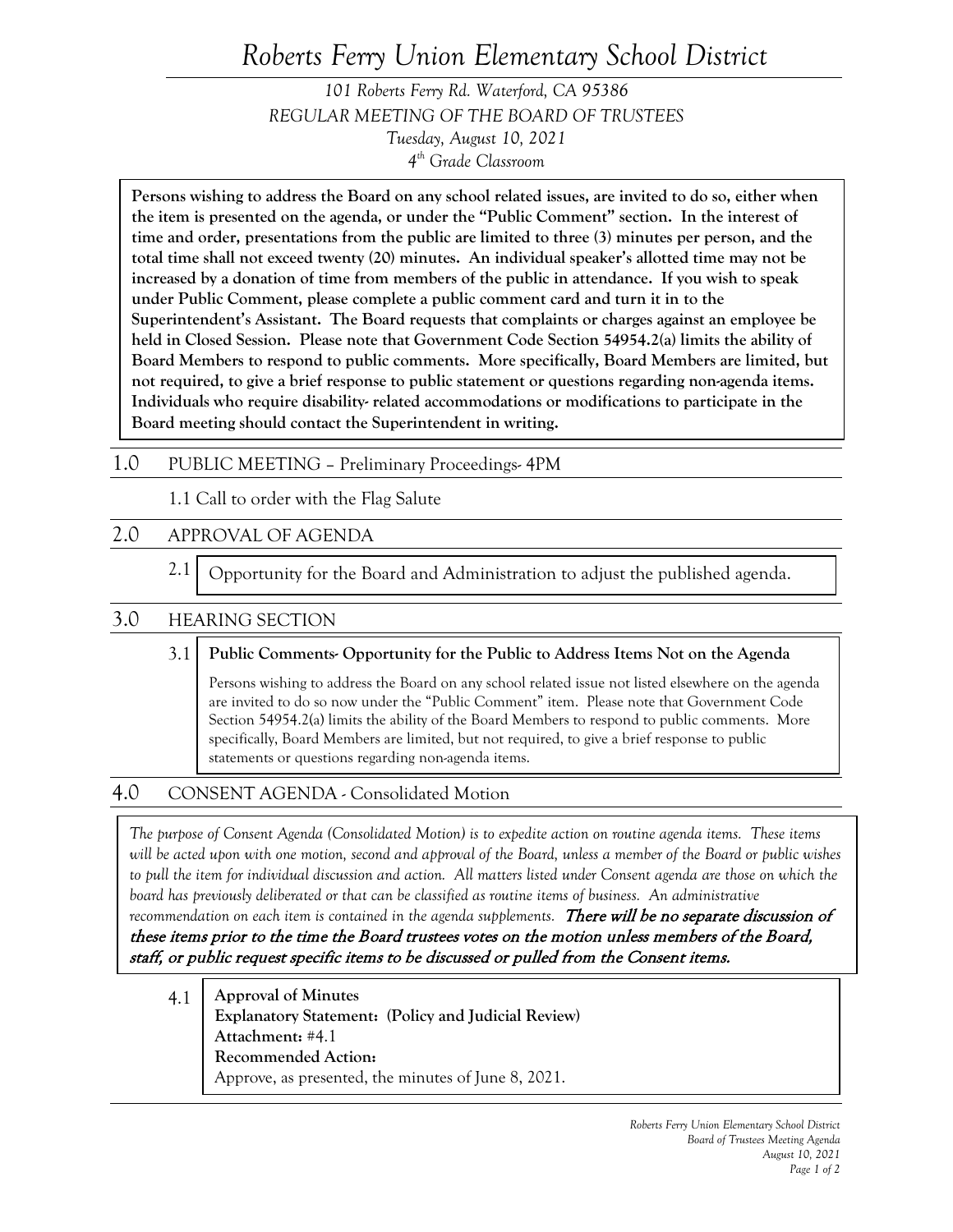4.2 **Ratification of Bills and Warrants Explanatory Statement: (Finance/Facilities) Attachment:** #4.2 **Recommended Action:** Approve the ratification of warrants from June and July 2021.

# 5.0 ACTION ITEMS

#### 5.1 **Adoption of Independent Study Program Waiver Explanatory Statement:** To Adopt the Independent Study Program Waiver **Attachment:** #5.1 *Public Comment. Board Discussion.* **Recommendation:** Approve the adoption of the Independent Study Program Waiver due to the low numbers of pupils participating.

5.2 **2021-2022 Revised RFS Calendar Explanatory Statement:** The Board will discuss the 2021-2022 revised school calendar. **Attachment:** 5.2 *Public Comment. Board Discussion.*

5.3 **Superintendent Contract for 2021-2022 School Year Explanatory Statement:**  The Board will discuss the Superintendent's contract for the 2021-2022 School Year. **Attachment**: *5.3. Public Comment. Board Discussion and Approval.* **Recommendation:** Approve the Superintendent contract for the 2021-2022 School Year

5.4 **Hiring of Emily Radza as a classified employee for the After-School Program. Attachments:** None. *Public Comment. Board Discussion and Approval.*

**Recommendation:** Approve the hiring of Miss. Emily Radza as an After-School Aide.

#### 5.5 **Hiring of Karleigh Goss as a classified employee for the After-School Program. Attachments:** None. *Public Comment. Board Discussion and Approval.* **Recommendation:** Approve the hiring of Miss. Karleigh Goss as an After-School Aide.